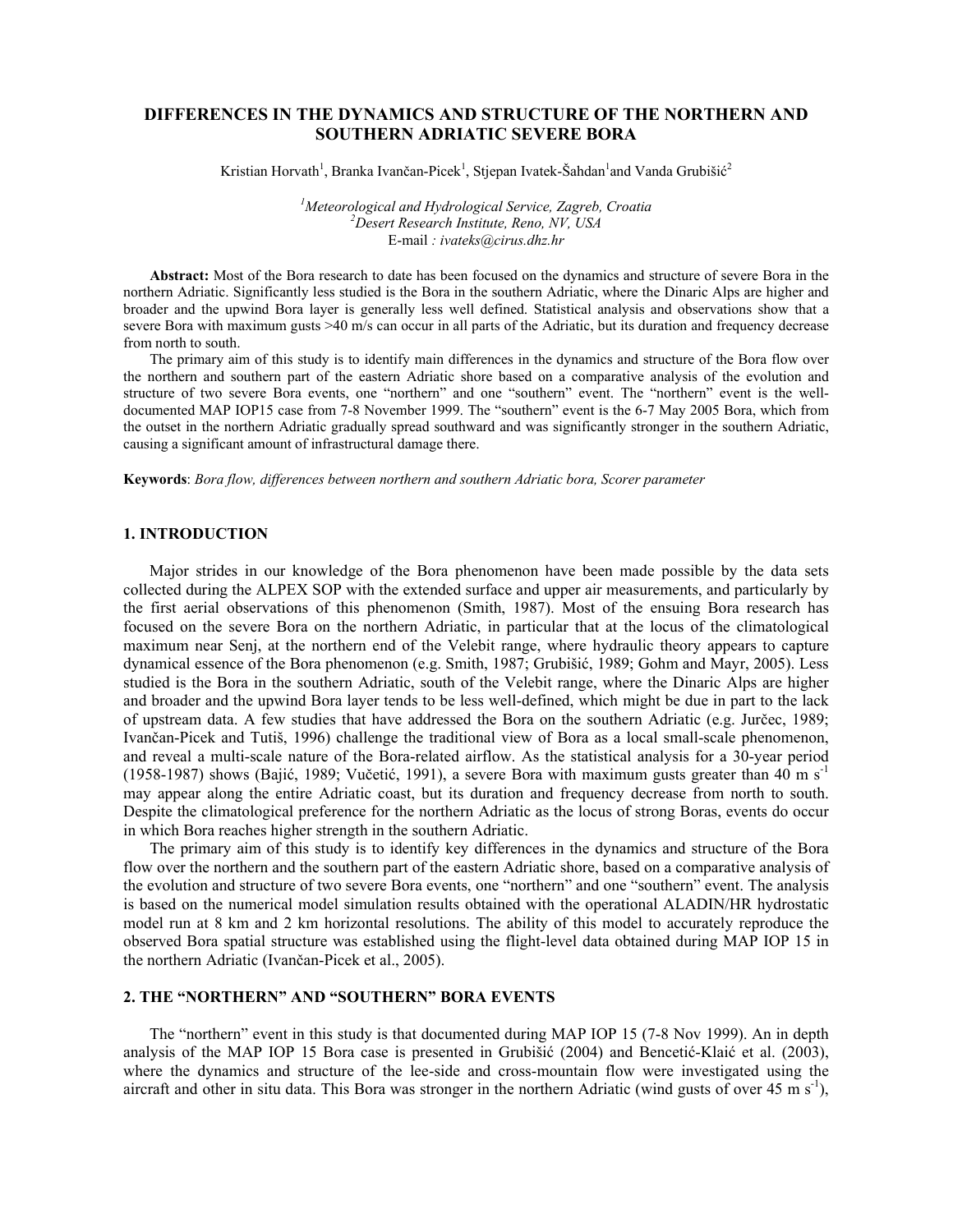where it started early on November 7, gradually extending to the southern Adriatic later that day, displacing a strong Sirocco (Jugo) and reaching the maximum strength of  $26 \text{ m s}^{-1}$  there.

The "southern" event occurred on 6-7 May 2005, during which the southern Adriatic maximum of 22 m s<sup>-1</sup>, measured in Makarska, significantly exceeded the one measured in Senj (7 m s<sup>-1</sup>). From the outset at the northern Adriatic, this Bora gradually spread southward too, but was significantly stronger in the southern Adriatic, causing a significant amount of infrastructural damage there.

## **2. SPATIAL STRUCTURE OF THE BORA FLOW**

The synoptic situation during MAP IOP 15 (7-8 Nov 1999) was characterized by an explosive lee cyclogenesis over the Tyrrhenian Sea, well captured by the ALADIN model simulations (Tudor and Ivatek-Šahdan, 2002). With a strong anticyclone over north-western Europe, and the cyclone over the Tyrrhenian Sea, the situation was characterized by strong low-level pressure gradients across the Alps. This has led to the onset of Bora on the east coast of the Adriatic, where a strong Sirocco preceded the Bora development (Fig. 1a).

The synoptic situation in the period 6-7 May 2005 was characterized by a cyclone development over the Mediterranean. At 00 UTC 6 May upper-level trough was situated southwest of the Alps, slowly moving towards east. At the same time, centre of the surface cyclone was located in southern Mediterranean moving toward NE. At 18 UTC 6 May 2005, centre of the upper-air cyclone was positioned above the centre of the surface cyclone, which had reached the Ionian Sea. At 00 UTC 7 May 2005, the surface cyclone experienced a rapid deepening above the southern Adriatic and the Balkan Peninsula and the central pressure fell to 996 hPa, as inferred from the ECMWF analysis (not shown). With the upper-level trough SW of the Alps initially, and the centre of the upper-level cyclone over the Ionian and Adriatic Seas subsequently, there was strong NW flow north of the Alps. Pronounced low-level splitting of this NW flow had produced sheltered conditions on the northern Adriatic, whereas on the southern Adriatic the northern branch of this split flow, after turning around the eastern end of the Alps, became perpendicular to the Dinaric Alps.

The ALADIN model simulation captured the essence of this cyclone development reasonably well. Mean sea-level pressure gradient in the north Adriatic was negligible in this case, producing no significant cross-mountain flow (Fig. 1b). On the other hand, in the south Adriatic, the cyclonic forcing had produced a 6 km deep layer impinging on the Dinaric Alps. Inland-seaside mean sea-level pressure gradient near Makarska was 5.4 hPa / 70 km in this case (for comparison, the same gradient in the MAP case was equal to 5.9 hPa / 70km). At 500 hPa, the wind over the Adriatic was NNW, turning clockwise with the pressure to surface NE. Thus, in this case, the synoptic forcing had created a non-uniform pressure gradient across the Dinaric Alps that increased in strength from north to south, contributing to the stronger Bora on the southern Adriatic (Fig. 1b).

While the cross-mountain surface pressure gradient was fairly uniform along the Dinaric Alps in the MAP IOP 15 case, the comparative analysis of the upstream conditions in the northern and southern Adriatic shows overall less favourable conditions for the Bora development in the southern Adriatic (Figs. 2a,c). A shallow upstream NE flow of only 1 to 2 km in depth, upstream of the high and wide southern Dinaric Alps, was in large part blocked by the 1.5 km high mountains, leading to only a shallow layer of the atmosphere involved in the mountain wave dynamics and downslope Bora flow in the southern Adriatic. In contrast, the depth of this NE flow upstream of the lower northern Dinaric Alps (~1 km high) was nearly 3 km. Flow over the mountains of this well defined layer, capped by an inversion and an environmental critical level associated with the synoptic-scale wind turning to SE around 3.5 km MSL, had produced a strong wave response and wave breaking in the northern Adriatic, and strong Bora development there.

In the May 2005 case, the flow upstream of the Dinaric Alps was mostly northerly, turning to the barrier-parallel NW around 6 km. This NW wind was related to the presence of the upper-air cyclone, resulting again in a synoptically induced critical layer as a key decoupling mechanism for the Bora layer. No clear inversion was present. In the northern Adriatic, below this N flow, we find a shallow, about 2 km deep, layer of weak NE flow almost completely blocked by the mountains. With weak surface pressure gradients, there was very little cross-mountain flow there. On the southern Adriatic, where the cross-mountain synoptic pressure gradient was strong, the 4.5 km deep layer of N flow was pulled over the mountains, turning into NE just over and to the lee of the mountain crest. This has led to a very strong wave response, wave breaking, and a strong Bora development there.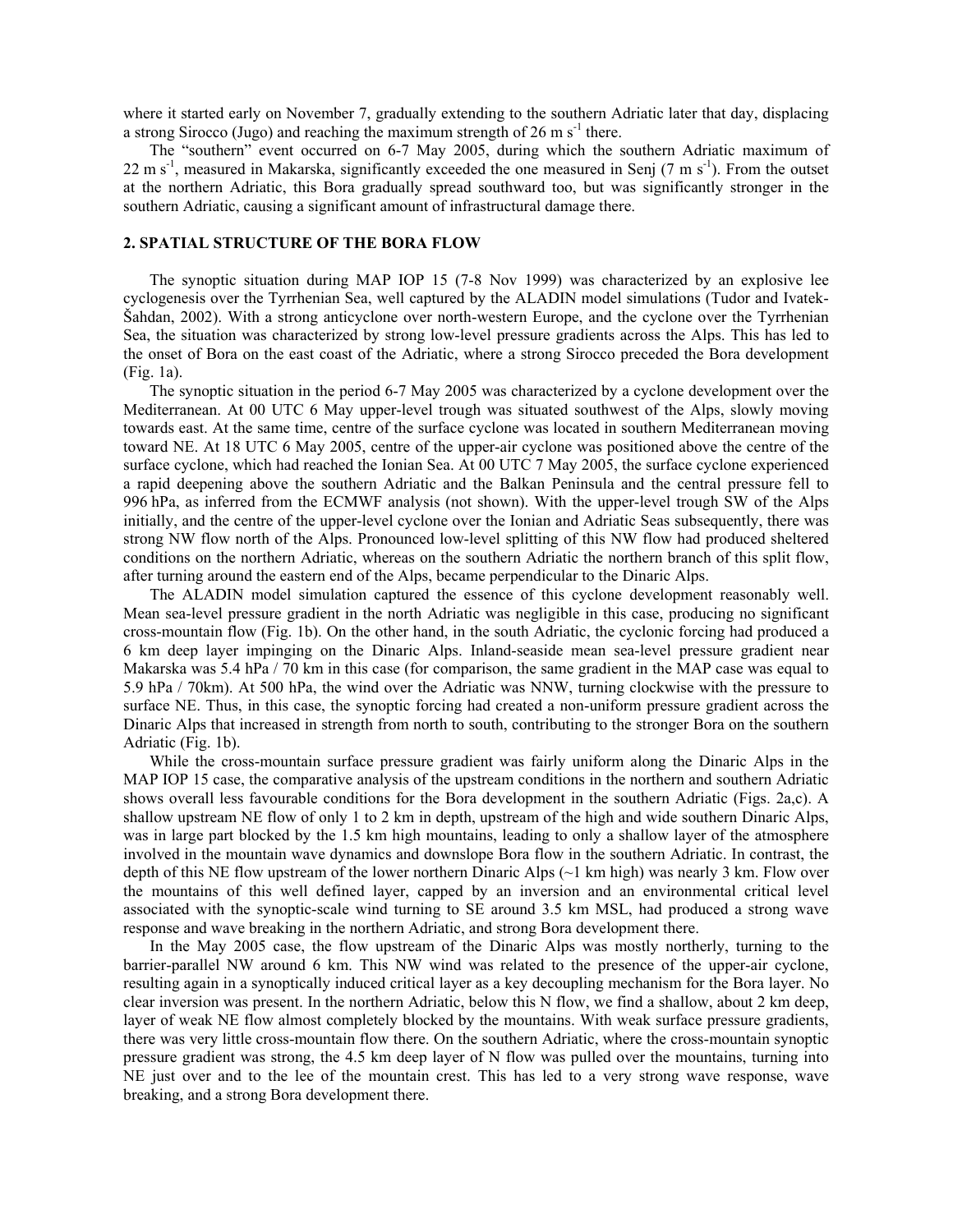

**Figure 1:** 10-m wind speed (m/s; color shaded) and mean sea-level pressure (hPa, blue isolines): Left: Northern Adriatic severe Bora, forecast valid at 15 UTC 7 November 1999; Right: Southern Adriatic severe event, forecast valid at 12 UTC 6 May 2005. Black solid lines mark bases of the cross-sections shown in Fig. 2., and red dots locations of the soundings shown in Fig. 3.



**Figure 2:** Vertical cross-sections with horizontal wind speed (m/s, color shaded), wind vectors and potential temperature (K; white isolines). Upper row shows the north Adriatic sections and bottom row the south Adriatic cross-sections. Left column: Forecast valid at 15 UTC 7 November 1999. Right column: Forecast valid at 12 UTC 6 May 2005.